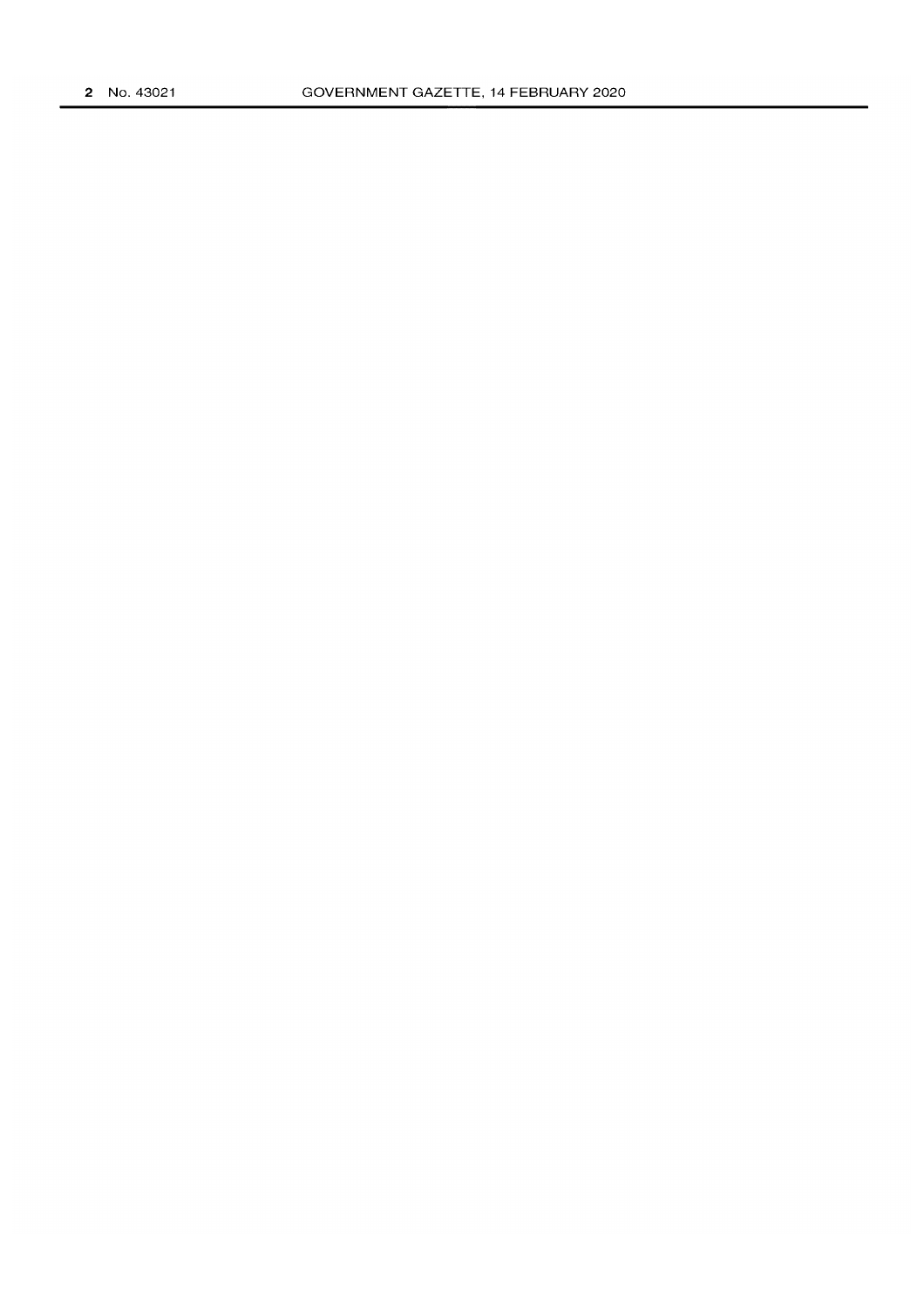### **Contents**

| No. |                                                 | Gazette Page<br>No l | No. |
|-----|-------------------------------------------------|----------------------|-----|
|     | <b>GENERAL NOTICES • ALGEMENE KENNISGEWINGS</b> |                      |     |

| Independent Communications Authority of South Africa/ Onafhanklike Kommunikasie-owerheid van Suid-Afrika |
|----------------------------------------------------------------------------------------------------------|

| - 91 | Independent Communications Authority of South Africa Act (13/2000), as amended: Draft Regulations in respect    |       |             |
|------|-----------------------------------------------------------------------------------------------------------------|-------|-------------|
|      | of the limitations of Control and Equity Ownership by Historically Disadvantaged Groups (HDGS) and the applica- |       |             |
|      |                                                                                                                 | 43021 | $\mathbf 4$ |
|      |                                                                                                                 |       |             |

| 92 |  | Electronic Communications Act (36/2005), as amended: Transfer of Control for Rise FM & Vuma 103 FM | 43021 | -16 |
|----|--|----------------------------------------------------------------------------------------------------|-------|-----|
|----|--|----------------------------------------------------------------------------------------------------|-------|-----|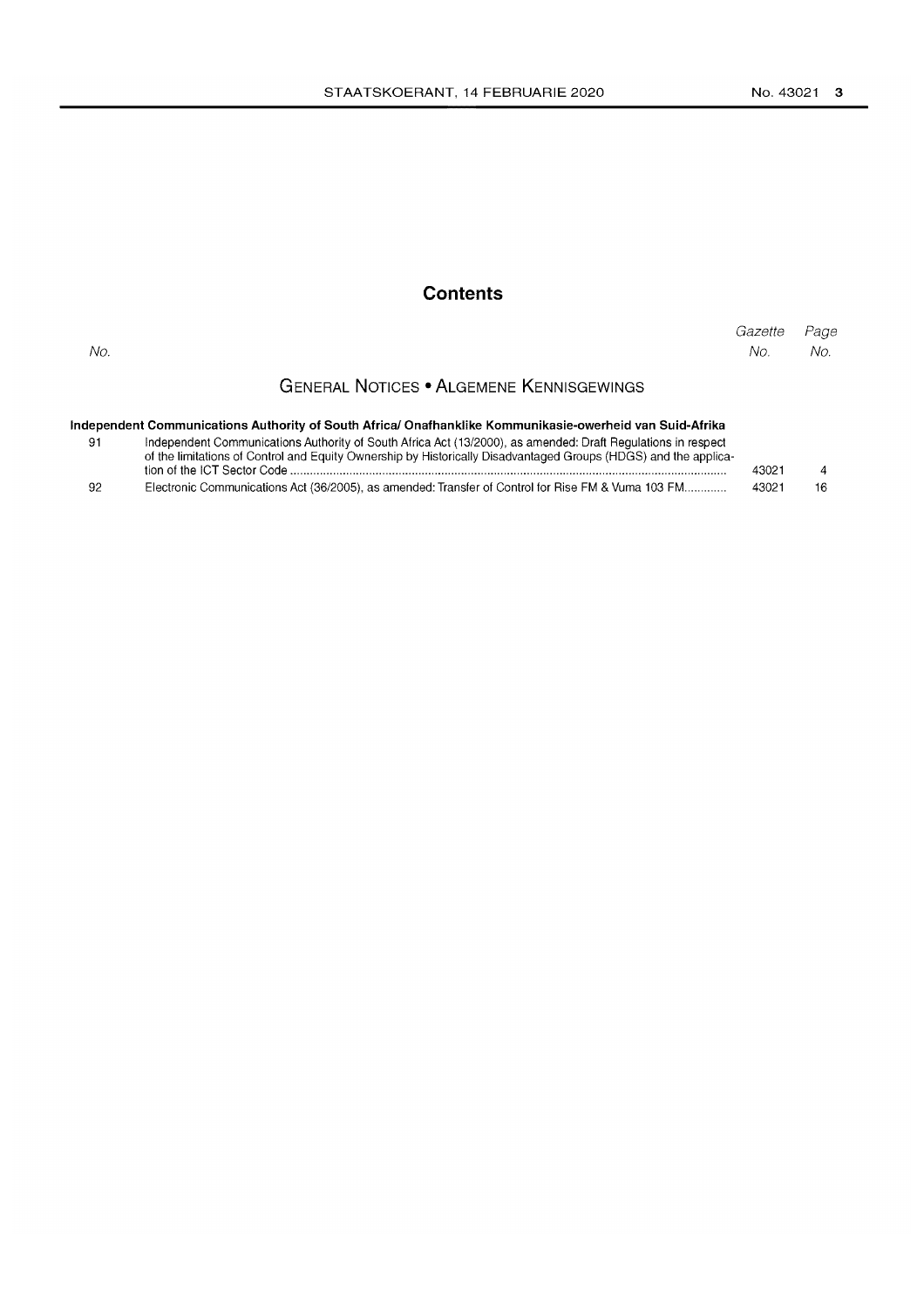## GENERAL NOTICES • ALGEMENE KENNISGEWINGS



INDEPENDENT COMMUNICATIONS AUTHORITY OF SOUTH AFRICA NOTICE 91 OF 2020

#### **INDEPENDENT COMMUNICATIONS AUTHORITY OF SOUTH AFRICA**

# **DRAFT REGULATIONS IN RESPECT OF THE LIMITATIONS OF CONTROL AND EQUITY OWNERSHIP BY HISTORICALLY DISADVANTAGED GROUPS (HDGS) AND THE APPLICATION OF THE ICT SECTOR CODE**

- 1. The Independent Communications Authority of South Africa ("the Authority") hereby declares its intention to prescribe regulations in respect of the Limitations of Control and Equity Ownership by Historically Disadvantaged Groups and the application of the ICT Sector Code ("Draft Regulations) in terms of section 4(3)(k) of the Independent Communications Authority of South Africa, Act, 2000 (Act No.13 of 2000), as amended ("ICASA Act") read with sections 4, 9(2)(b) and 13(3)(a) of the Electronic Communications Act, 2005 (Act No. 36 of 2005), as amended ("EC Act").
- 2. In developing these Draft Regulations, the Authority has taken into account the Findings Document and Position Paper on the Inquiry into Equity Ownership by Historically Disadvantaged Groups and the application of the ICT Sector Code in the ICT Sector published on 15 February 2019 ("Position Paper"). The Position Paper emanated from the section 4B inquiry that was initiated through the publication of the Discussion Document: Equity Ownership by Historically Disadvantaged Groups and the Application of the ICT Sector Code in the ICT Sector in terms of section 48 of the ICASA Act 2000, as amended published on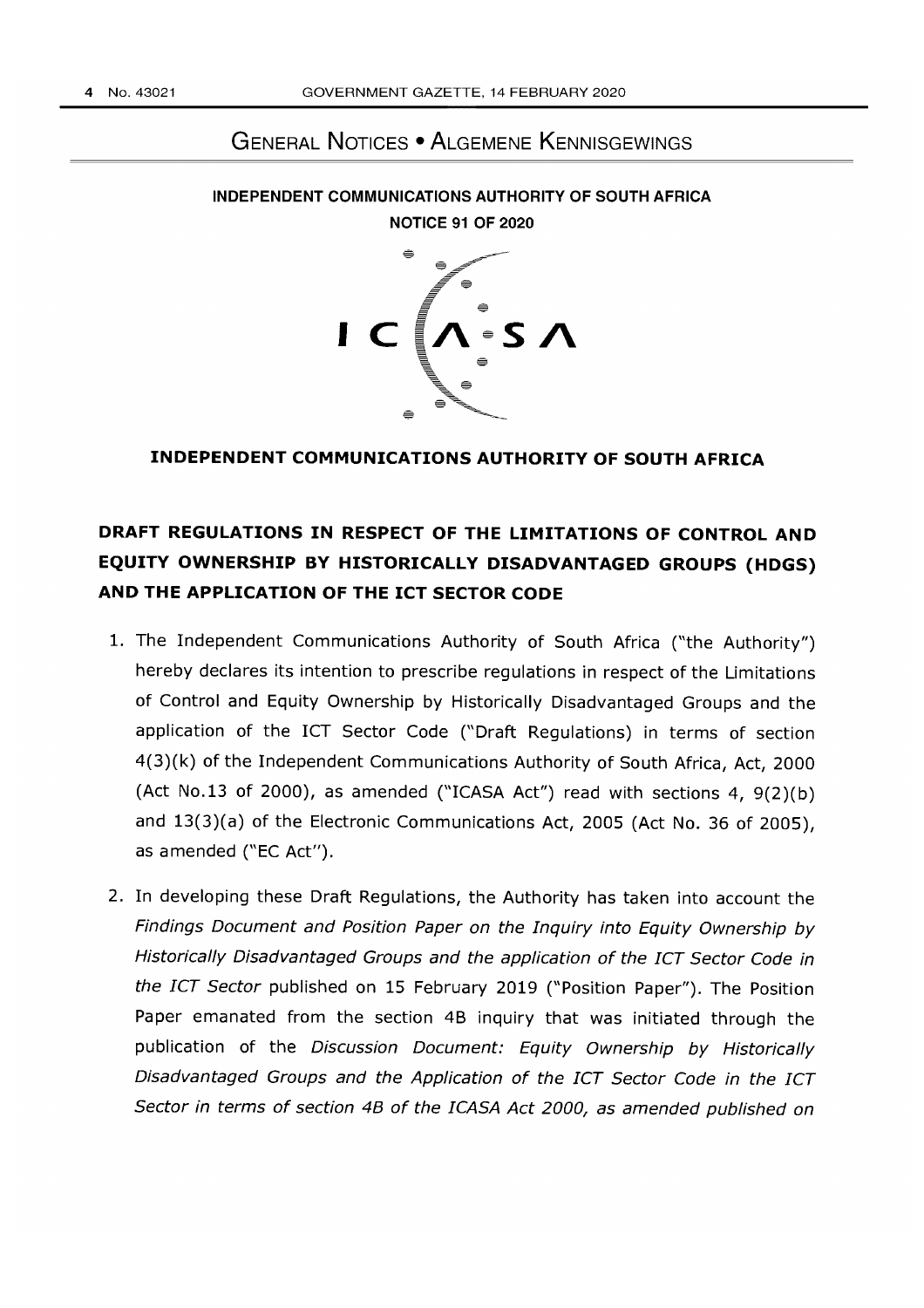31 March 2017 ("the Discussion Document"). The inquiry culminated in the development of the Authority's position in respect of:

- a. the implementation of the ICT Sector Code in light of the EC Act's ownership requirements in respect of HDGs; and
- b. the promotion of B-BBEE and equity ownership by HDGs as required in terms of the EC Act.
- 3. A copy of the Draft Regulations will be made available on the Authority's website<sup>1</sup> and the Authority's Library at 350 Witch-Hazel Avenue, Eco Point Office Park Eco Park, Centurion, (Ground Floor at Block C), between 09h00 and 16h00, Monday to Friday.
- 4. Interested persons are invited to make written representations with regard to the Draft Regulations which must be submitted to the Authority by no later than 16hOO on 3 April 2020 by post, hand delivery or electronically (in Microsoft Word) and marked specifically for attention:

# **Mr Peter Mailula - Project Manager/ Ms Fikile Hlongwane- Project Leader**

**Block B, 350 Witch-Hazel Avenue,** 

**Eco Point Office Park Eco Park,** 

#### **Centurion.**

Where possible, written representations should also be emailed to: PMailula@icasa.org.za or FHlongwane@icasa.org.za. Enquiries should be directed to Mr Mailula on 012 568 3657/ Ms Fikile Hlongwane on 012 568 3197 between 09h30 and 16hOO, Monday to Friday.

- 5. Written representation(s) received by the Authority pursuant to this notice, will be made available for inspection by interested persons at the Authority's library and copies will be obtainable upon payment of the prescribed fee.
- 6. At the request of any person who submits written representations pursuant to this notice, the Authority may determine that such representations or any

<sup>1</sup> http://www.icasa.org.za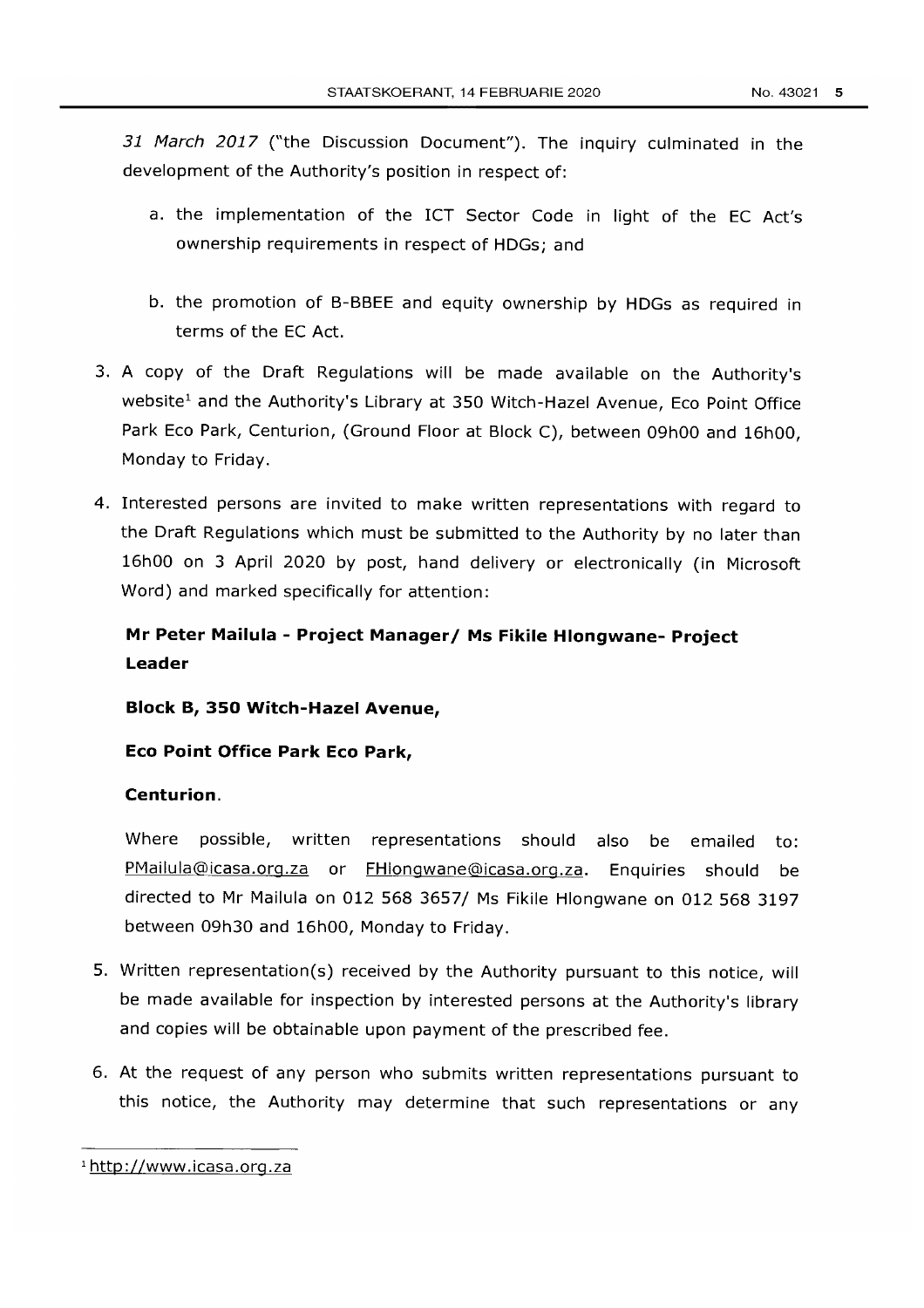portion thereof is to be treated as confidential in terms of section 4D of the ICASA Act. Where the request for confidentiality is refused, the person who made the request will be allowed to withdraw such presentations or portion (s) thereof.

7. Persons submitting written presentations are further invited to indicate, as part of their submissions, whether they require an opportunity to make oral representations.

# **DR. KEABETSWE MODIMOENG ACTING CHAIRPERSON**

DATE: 10 February 2020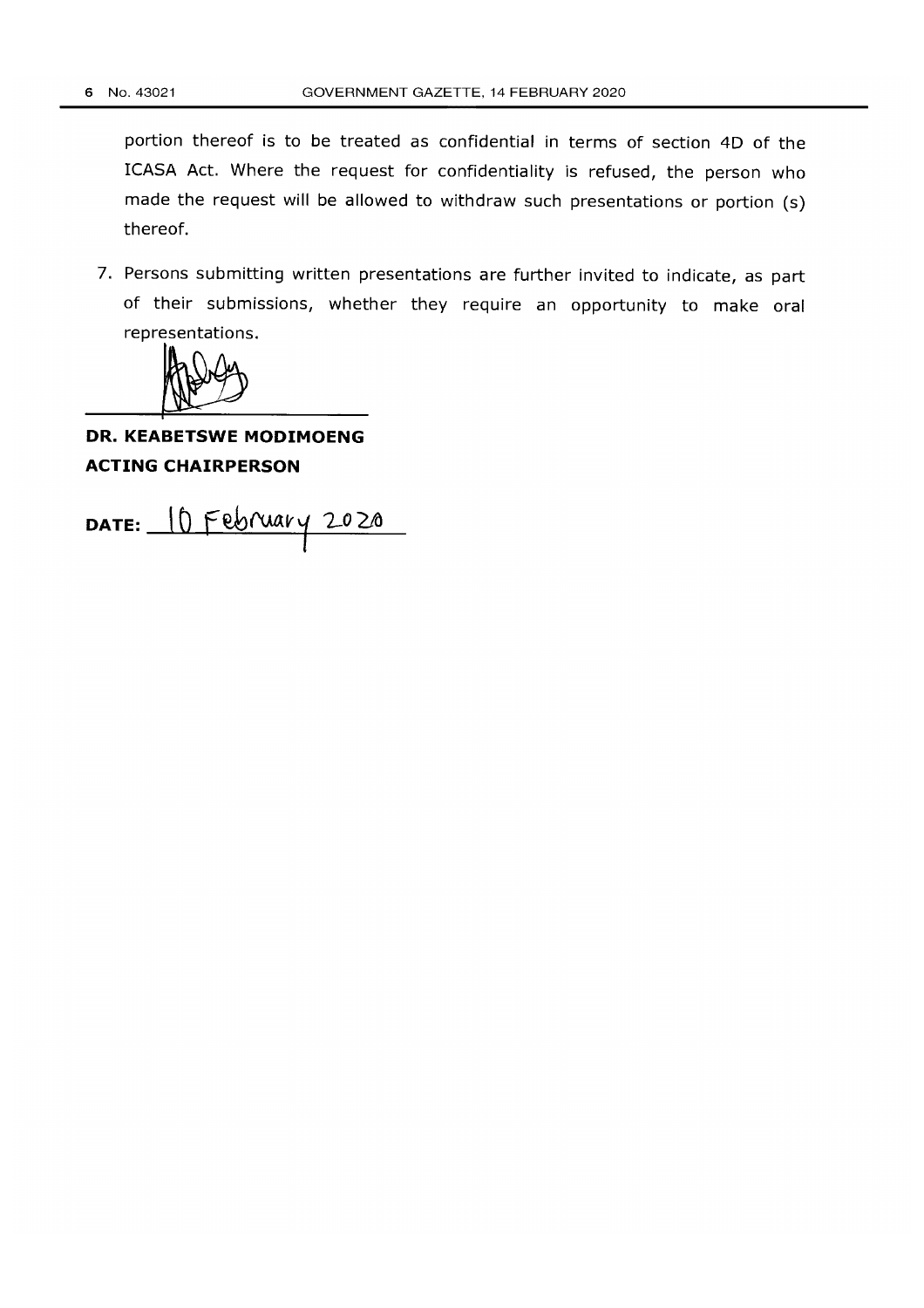#### **1. DEFINITIONS AND INTERPRETATION**

In these Regulations, any word or expression to which a meaning has been assigned to it in terms of the Independent Communications Authority of South Africa Act, 2000 (Act No. 13 of 2000) ("ICASA Act") and underlying statutes shall have the meaning so assigned unless the context otherwise indicates -

#### **Affiliate**  means:

- (a) in relation to a juristic person
	- (i) any person who has a direct or indirect ownership interest or control interest in the juristic person;
	- (ii) any person in whom the juristic person has a direct or indirect ownership interest or control interest; or
	- (iii) any person in whom a person contemplated in subparagraph (i) has a direct or indirect ownership interest or control interest; and
- (b) in relation to a natural person, a parent, spouse or child of the relevant natural person;
- **Authority**  means the Independent Communications Authority of South Africa established in terms of the ICASA Act;
- **B-BBEE**  means Broad-Based Black Economic Empowerment;
- **B-BBEE Act**  means the Broad-Based Black Economic Empowerment Act, 2003 (Act No. 53 of 2003);
- **Black People**  means African, Coloured and Indian people who are citizens of South Africa by birth or descent or who have become citizens of South Africa by nationalization before 27 April 1994 or on or after 27 April 1994 and who would have been entitled to acquire citizenship by naturalization prior to that date;
- **Control**  as defined in the Competition Act.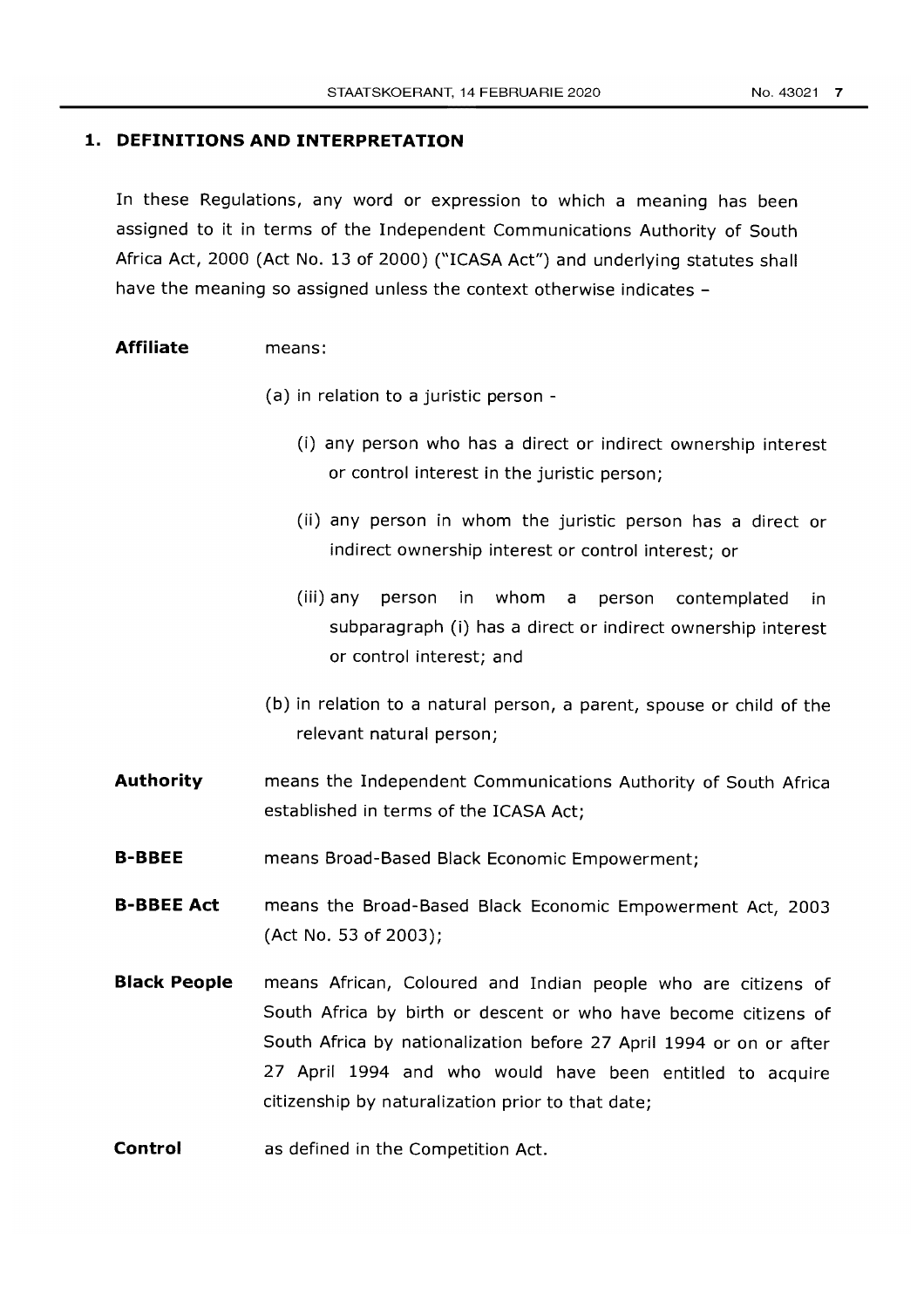**Control Interest**  means, in the absence of proof to the contrary, that a person directly or indirectly:

- (a) has beneficial ownership of twenty percent (20%) or more of the issued share capital of the Licensee;
- (b) is entitled to vote a majority of the votes that may be cast at a general meeting of the Licensee or the ability to control, either directly, indirectly or through an affiliate the casting of a majority of those votes of the Licensee;
- (c) is able to appoint or veto the appointment of a majority of the directors of the Licensee;
- (d) in the case the Licensee is a subsidiary, is a holding company and of that subsidiary, as contemplated in section 3 (1) (a) of the Companies Act, 2008 (Act No. 71 of 2008);
- (e) in the case where the Licensee is a trust, has the ability to control a majority of the votes of the trustees, to appoint the majority of the trustees, to appoint or change the majority of the beneficiaries of the trust;
- (f) in the case where the Licensee is a close corporation, owns twenty percent (20%) or more of the members' interest, or controls or has the right to control the members' votes in the close corporation; or
- (g) has the ability to direct or cause the direction of the management or policies of the Licensee in a manner similar to any of paragraphs (a) to (f), whether through the direct or indirect ownership of issued share capital, by contract, by other securities, or otherwise.
- **DTI**  means the Department of Trade and Industry;
- **EC Act**  means Electronic Communications Act, 2005 (Act No. 36 of 2005)
- **ECNS**  means Electronic Communications Network Services;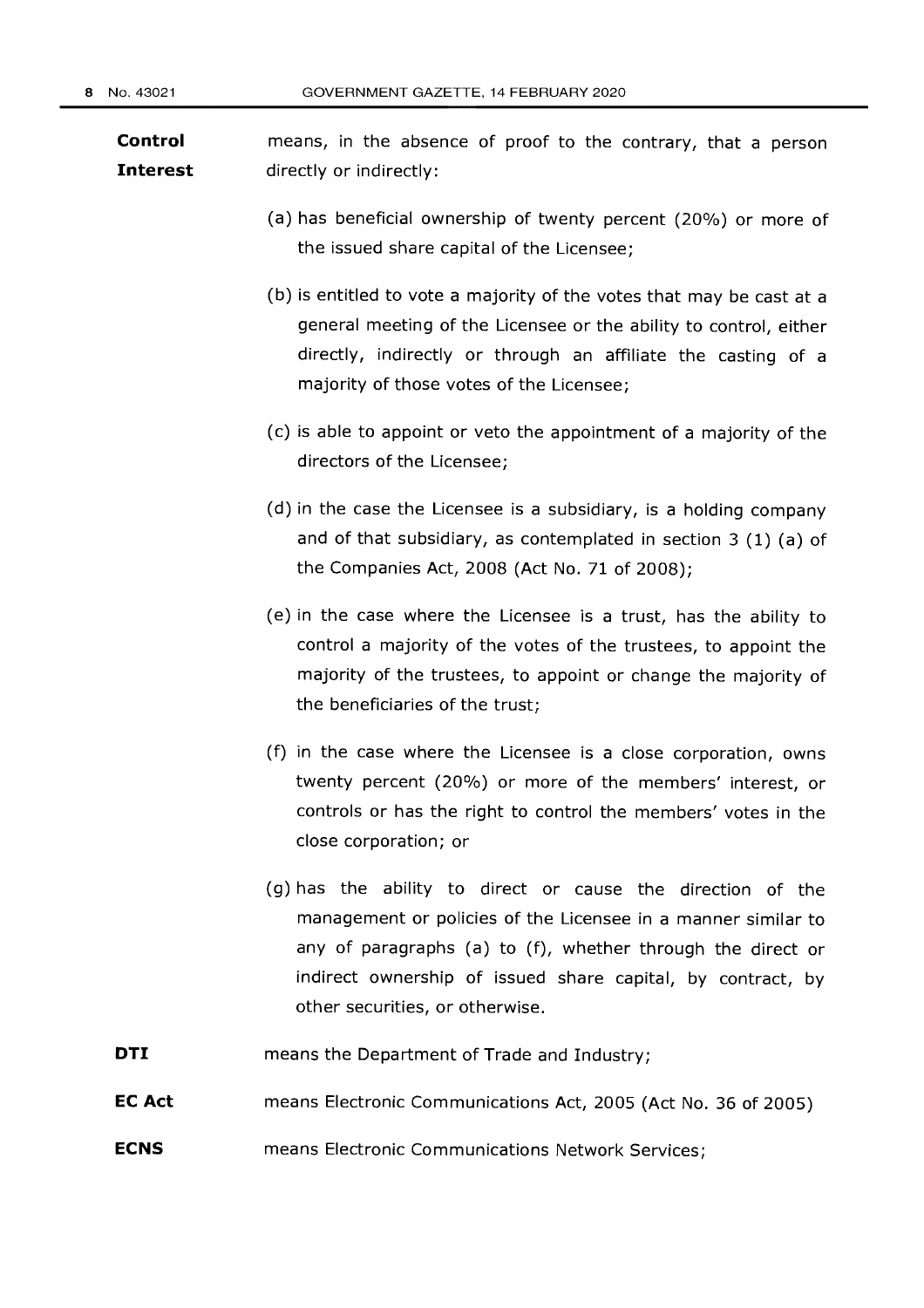**ECS**  means Electronic Communications Services;

**HDG**  means historically disadvantaged groups and has the same meaning as "Historically Disadvantaged Persons" in these regulations;

**Historically** means black persons, women, and persons with disabilities and

**Disadvantaged** youth, who before the Constitution of the Republic of South Africa,

- **Persons** 1996 came into operation, were disadvantaged by unfair discrimination on the basis of race, gender, disability, sexual orientation or religion;
- **ICASA Act**  means the Independent Communications Authority of South Africa Act, 2000 (Act No.13 of 2000);
- **ICT Sector**  means the Information and Communication Technology Sector;
- **ICT BBBEE Sector Codes:**  means the Codes of Good Practice for Black Economic Empowerment, applicable to the ICT Sector, as published under the B-BBEE Act;
- **Issued Share Capital**  means with respect to any person, all shares, interests, participations or rights or other equivalents (however designated, whether voting or nonvoting, ordinary or preferred) in the equity or capital of such person, now or hereafter issued;

**intermediate company**  means a company between the parent company and the operating company and it has direct shareholding in the operating company.

- **Juristic Person** means any company, close corporation, voluntary association, partnership, joint venture, trust, or other enterprise or unincorporated organisation; government (or any agency, instrumentality or political subdivision thereof).
- **Licensee**  means a person issued with a licence to provide services in terms of chapter 3 of the EC Act;
- **Ownership Interest**  means any direct or indirect ownership of issued share capital of five per cent (5%) or more in a licensee;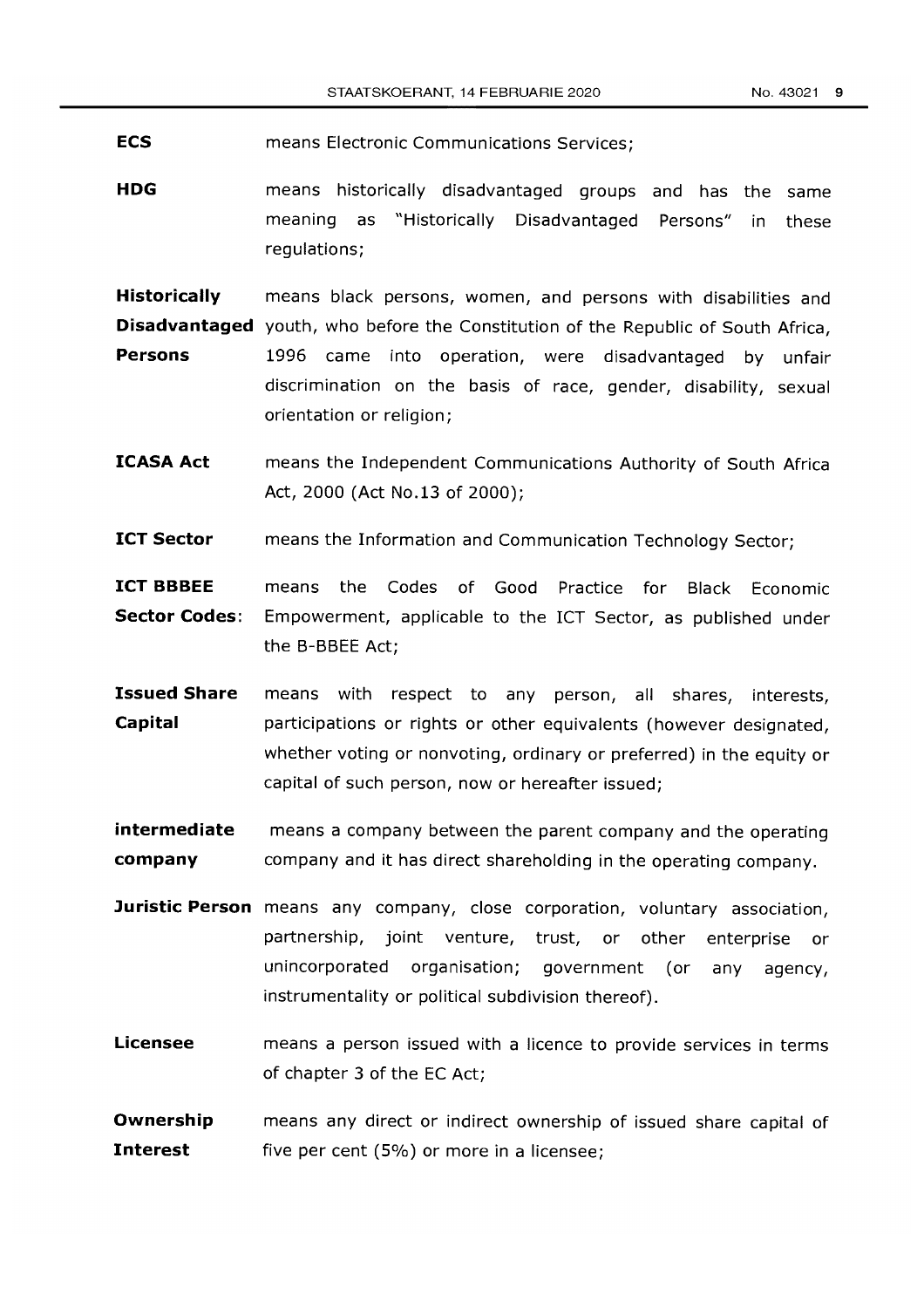**Person**  means both a juristic person and a natural person,

> provided that when two or more persons act in concert as a partnership, syndicate, or other group for the purpose of acquiring, holding, or disposing of the issued share capital of a licensee, such partnership, syndicate or group shall be deemed a single "person" for the purpose of these regulations;

- **PFMA**  means Public Finance Management Act 1 of 1999;
- **Revised ICT Sector Code**  means the Amended Information and Communication Technology Sector Code (the ICT Sector Code) in terms of section 9 (1) of the B-BBEE Act issued under Government Notice 1387 in Government Gazette 40407 of 7 November 2016;
- **SMME**  means a Small, Medium and Micro-sized Enterprise;
- **Subsidiary**  has the meaning determined in accordance with section 3 of the Companies Act, 2008 (Act No. 71 of 2008);
- **Transfer**  means assign, cede, sell, convey, settle, alienate, or otherwise transfer, in whole or in part, whether or not for value, any interest in a licence or licensee from one person to a different person;

**Transfer of a Control Interest**  shall have the same meaning as "transfer" except that such transfer of a control interest shall occur when a control interest in a Licensee is transferred from one person to a different person;

#### **2. PURPOSE OF THE REGULATIONS**

- (l)The purpose of these Regulations is to promote equity ownership by HDGs and to promote B-BBEE. In achieving this, these regulations will: -
	- (a) facilitate diversity and transformation in the ICT sector by prescribing the implementation of the Revised ICT Sector Code;
	- (b) prescribe the application of the HDG equity requirement; and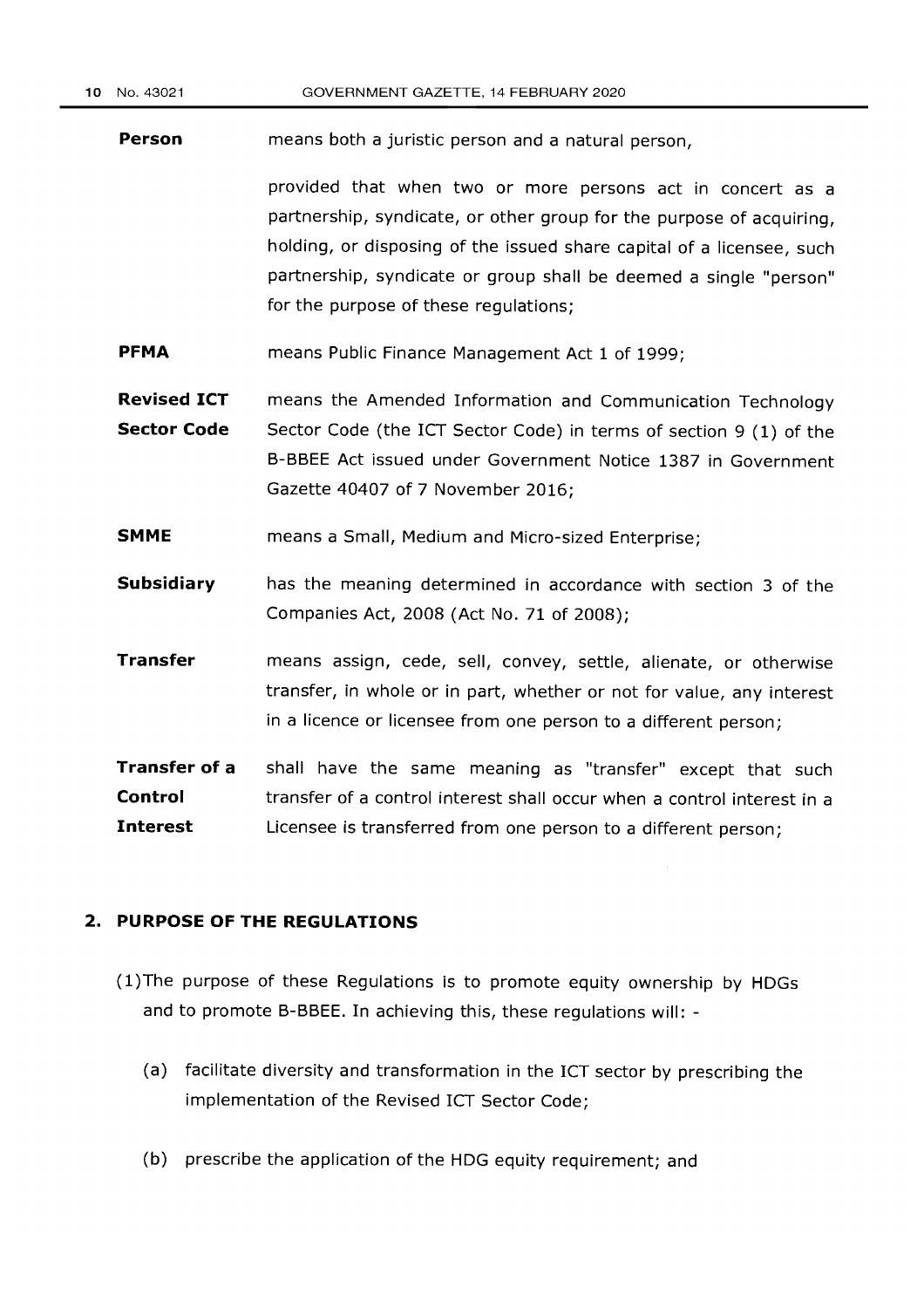(c) provide the manner in which to verify compliance with HOGs and B-BBEE requirements.

# **3. APPLICATION OF 30% HDG EQUITY REQUIREMENTS (SECTION 9(2)(b) OF THE EC Act)**

- (1) A Class licence is exempted from the application of the 30% HOG equity requirement;
- (2) Wholly owned state entities which are subject to the PFMA are exempted from the application of section 9 (2) (b) of the EC Act;
- (3) On any application, an Individual Licensee is required to provide the Authority with proof, by way of a certificate from a recognised and accredited verification agency, confirming its ownership equity held by the HOGs, which may not be lower than 30%;
- (4) The Authority may request any other supplementary information from an Individual Licensee which it deems necessary in order to verify the ownership equity held by HOGs at any given time during the licence period;
- (5) An Individual Licensee must ensure that its ownership equity held by HOGs is not lower than 30% at any given time during the licence period.
- (6) The 30% HOG equity requirement is applicable to all individual licensees, regardless of their size or income level.
- (7) The 30% HOGs equity requirement applies to all sorts of applications pertaining to individual licences, including new applications, transfers, renewals and amendments.
- (8) Publicly trading/listed licensees must submit an independent assurance report indicating compliance with HOGs equity requirement. The report must be submitted by Individual licensees as part of the annual compliance process.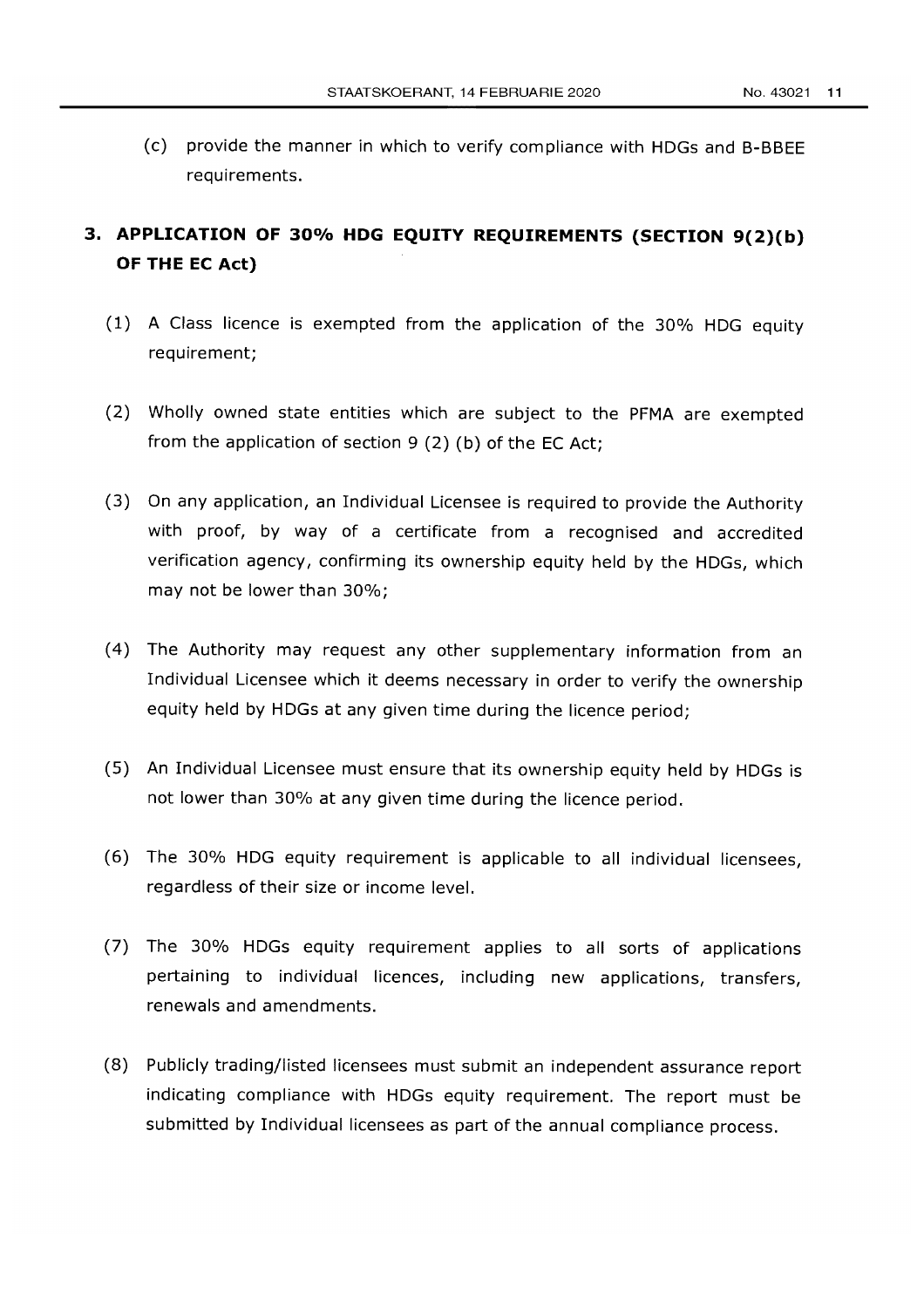#### **4. APPLICATION OF B-BBEE REQUIREMENT ON LICENCES**

- (1) On application, all applicants must have a minimum of 30% ownership by black people and have a minimum level 4 B-BBEE status.
- (2) Each application must be accompanied by a B-BBEE verification certificate.
- (3) A Licensee must submit a B-BBEE verification certificate annually in terms of the Compliance Procedure Manual Regulations, 2011 demonstrating its B-BBEE status calculated on a flow through principle.
- (4) A Licensee must ensure that its ownership equity held by black people is not lower than 30% at any given time during the licence period.

#### **5. TRANSFER OF CONTROL OR TRANSFER OF OWNERSHIP IN A LICENSEE**

One hundred percent (100%) transfer of the issued share capital in a Licensee amounts to both a direct transfer of ownership and a direct transfer of control of a Licensee, save for where the provisions of the shareholder agreements or the incorporating documents of the Licensee indicate otherwise.

#### **6. INDIRECT OWNERSHIP INTEREST**

For purposes of these regulations an "indirect" ownership interest in a licensee shall be calculated by use of a multiplier as reflected in Annexure A.

### **7. APPLICATION OF THE ICT SECTOR CODES**

In line with section 10 of the B-BBEE Act, the applicable ICT Sector Codes will apply in the granting of individual and Class licences.

### **8. CONTRAVENTIONS AND PENALTIES**

(1) A person that submits false, misleading or inaccurate information is guilty of an offence and subject, on conviction to a fine not less than RSO 000 (Fifty thousand Rand) but not exceeding RS 000 000 (Five million Rand) or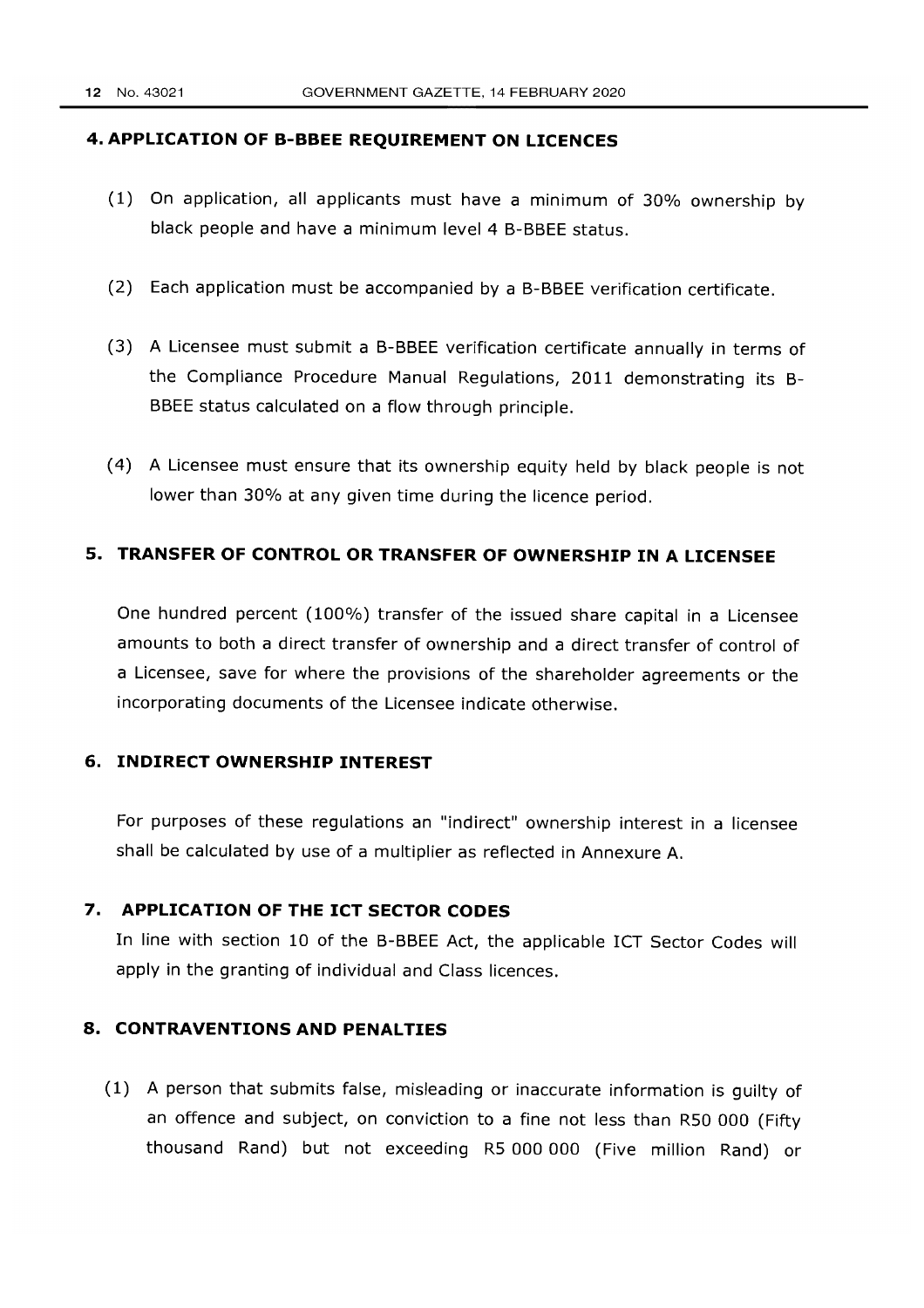imprisonment of not less than 1 (one) week but not more than 24 (twentyfour) months.

(2) A Licensee that contravenes regulations 3(5) and 4(4) is liable to a fine not exceeding the greater of R5 000 000 (five Million Rand) or 10% of the Licensee's annual turnover.

#### **9. TRANSITIONAL PERIOD**

- (1) All applications received prior to the promulgation of these regulations will be assessed in terms of the prior regulatory framework and will be required to comply with these regulation 24 months after being licensed.
- (2) Compliance by existing licensees with these Regulations is required within twenty-four (24) months of these Regulations being published with 50% compliance in the first year.

### **10. SHORT TITLE**

These Draft Regulations are called the Draft Regulations in respect of the Limitations of Control and Equity Ownership by Historically Disadvantaged Groups and the application of the ICT Sector Code and shall commence upon publication in the Government Gazette.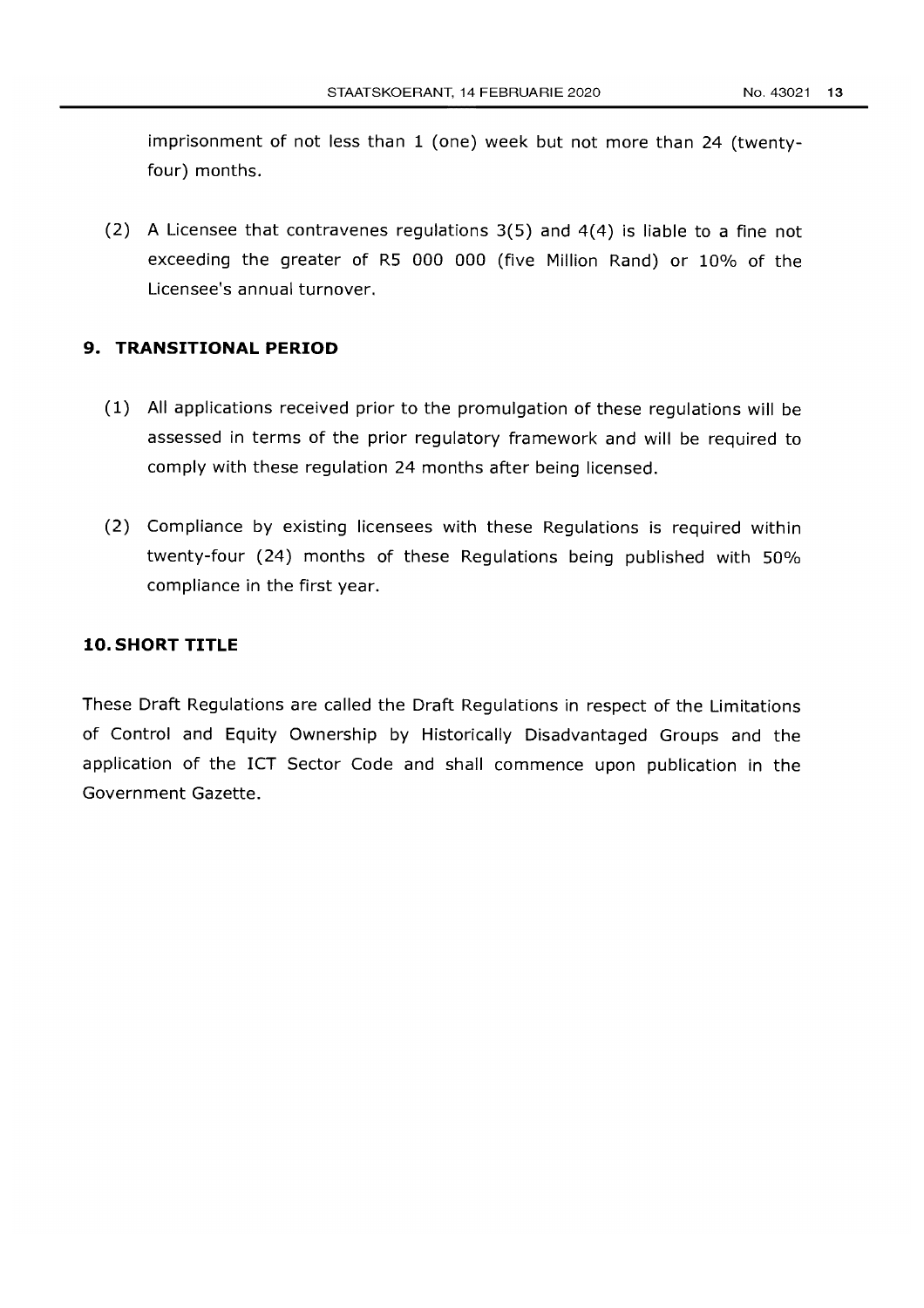#### **ANNEXURE A**

#### **OWNERSHIP CALCULATIONS**

The following examples illustrate the method of calculating ownership interests held indirectly in a Licensee through one or more intermediate juristic persons as prescribed by regulation 1(2):

**Example 1:** If Company A (the indirect owner) were to own forty percent (40%) of the share capital of Company B (the intermediate company) and Company B were to own seventy percent **(70%)** of the share capital in a Licensee, then, for purposes of this regulation, Company A would be deemed to hold twenty eight percent (28%) of the issued share capital in that licensee.

Company **A's** interest in the Licensee is calculated by multiplying Company **A's**  interest in Company B by the percentage interest Company B holds in the Licensee. (40% x 70% = 28%). Under the regulations, Company A would be deemed to hold a control interest in the Licensee.

**Example 2:** Company A holds a forty percent (40%) interest in Company **B** and Company B holds a forty percent (40%) interest in Company C. Company C holds a seventy percent (70%) direct interest in the Licensee. Company **A's**  interest in the Licensee would be eleven-point two percent **(11.2%).** 

Company A's interest in the Licensee is calculated by multiplying Company A's interest in Company B by the percentage Company B holds in Company C. The resulting percentage interest is then multiplied by the percentage interest Company C holds in the licensee. **(40% x 40% = 160/0; 160/0** x 70% *=*  **11.2%).** 

Under the regulations Company A would be deemed to hold an ownership interest in the licensee but because such ownership interest falls below twenty five percent (25%), the indirect interest would be deemed non-controlling; provided, however, the indirect owner did not exercise control in fact over the licensee as prescribed in paragraph (g) of the definition of control interest.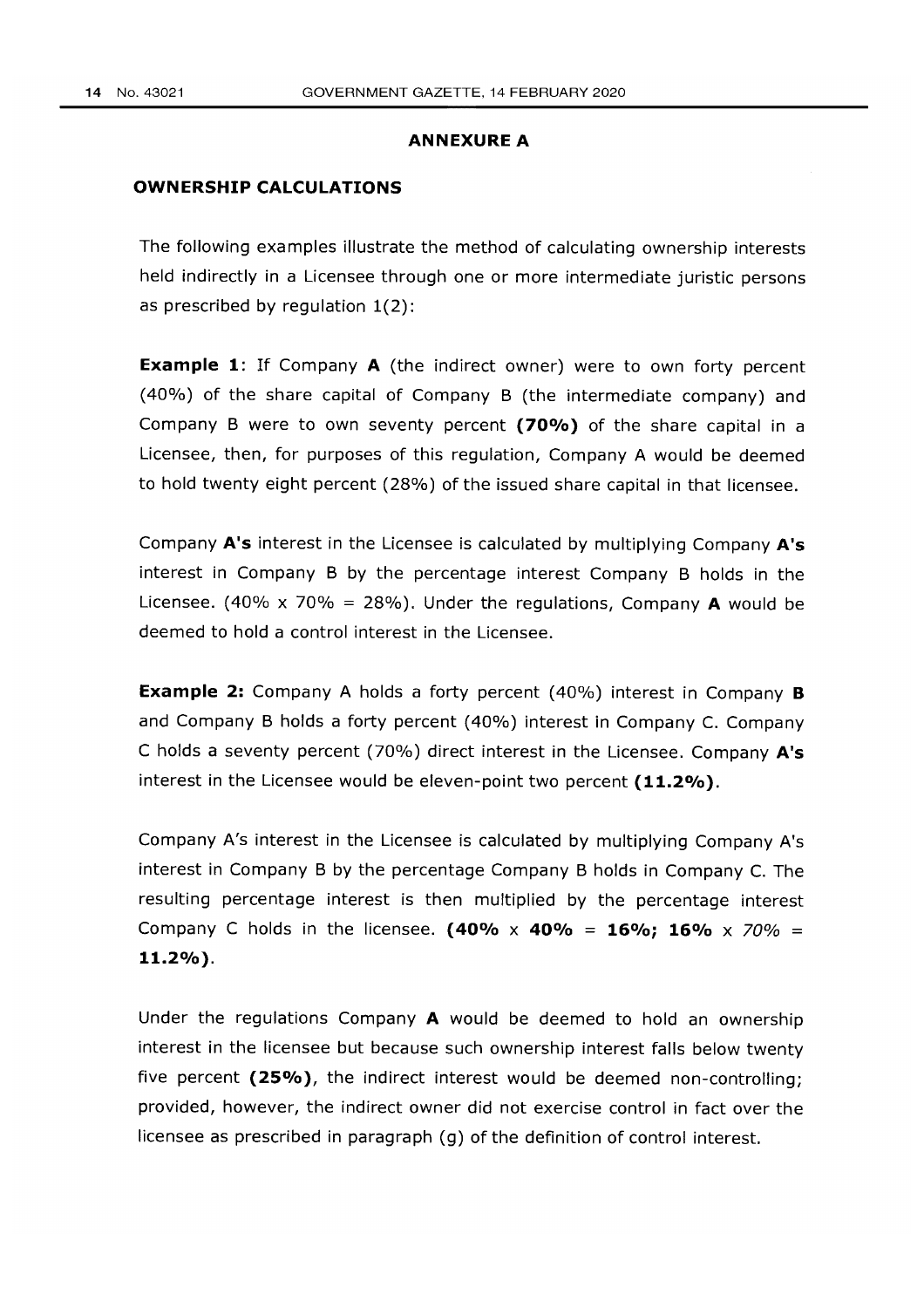#### EXAMPLE 1

Company A: owns 40% in Company B

Company B: owns 70% in a Licensee

40%  $X$  70% = 28% Company A would be deemed to hold a 28% ownership interest in the Licensee

EXAMPLE 2

Company A: owns 40% in Company B

Company B: owns 40% in Company C

 $40\% \times 40\% = 16\%$ 

Company A would be deemed to Hold a 16% ownership interest in Company C.

 $16\% \times 70\% = 11.2\%$ Company A would be deemed to hold a 11.2% ownership interest in Licensee.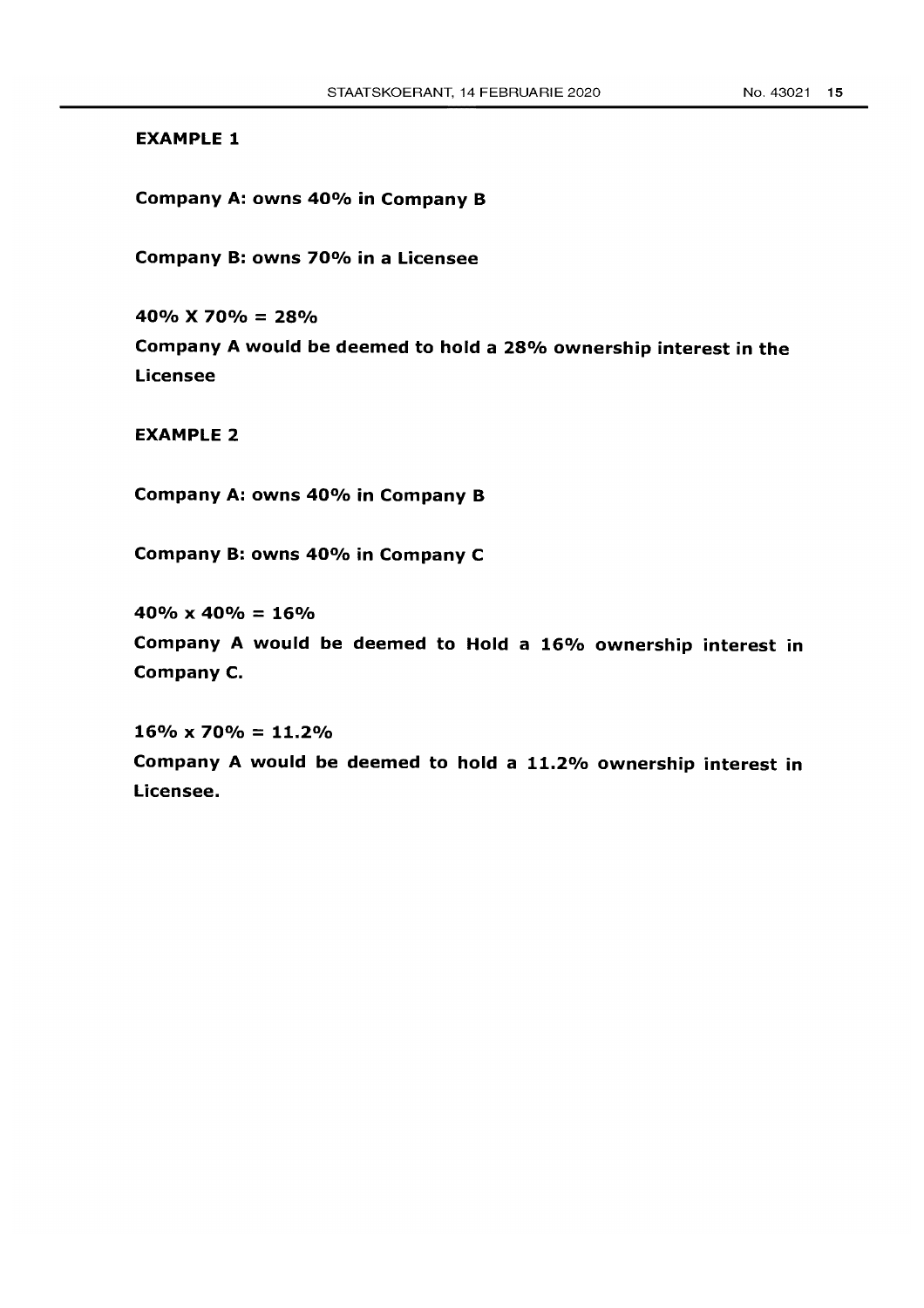INDEPENDENT COMMUNICATIONS AUTHORITY OF SOUTH AFRICA NOTICE 92 OF 2020



# ELECTRONIC COMMUNICATIONS ACT, 2005 (ACT NO. 36 OF 2005) AS AMENDED

# APPLICATIONS FOR TRANSFER OF CONTROL OF AN INDIVIDUAL COMMERCIAL SOUND BROADCASTING SERVICE LICENCE BY RISE FM BROADCAST (PTY) LTD AND VUMA 103 FM (PTY) LTD IN RELATION TO BLACKSTAR HOLDINGS GROUP (PTY) LTD

- 1. The Independent Communications Authority of South Africa ("the Authority") hereby gives notice that it has received applications from Rise FM Broadcast (Pty) Ltd and Vuma 103 FM (Pty) Ltd ("the Applicants") for transfer of control from Blackstar Holdings Group (Pty) Ltd to Lebashe Investments Group (Pty) Limited ("the Transferee"). The transfer applications are lodged in terms of section 13 of the Electronic Communications Act No. 36 of 2005 ("the EC Act") as amended read with regulations 3.1, 3.2 and 3.3 of the Amendment Processes and Procedures Regulations 2015 published in the Government Gazette No. 39871 of 30 March 2016 ("the Regulations").
- 2. The transfer applications seek approval from the Authority to transfer control of the Applicants' Individual Commercial Sound Broadcasting Service ("I-CSBS") licences to the Transferee and will be evaluated on the basis of the following criteria:
	- a. promotion of competition in the ICT sector;
	- b. promoting a diversity of views and opinions; and
	- c. equity ownership by HDP's.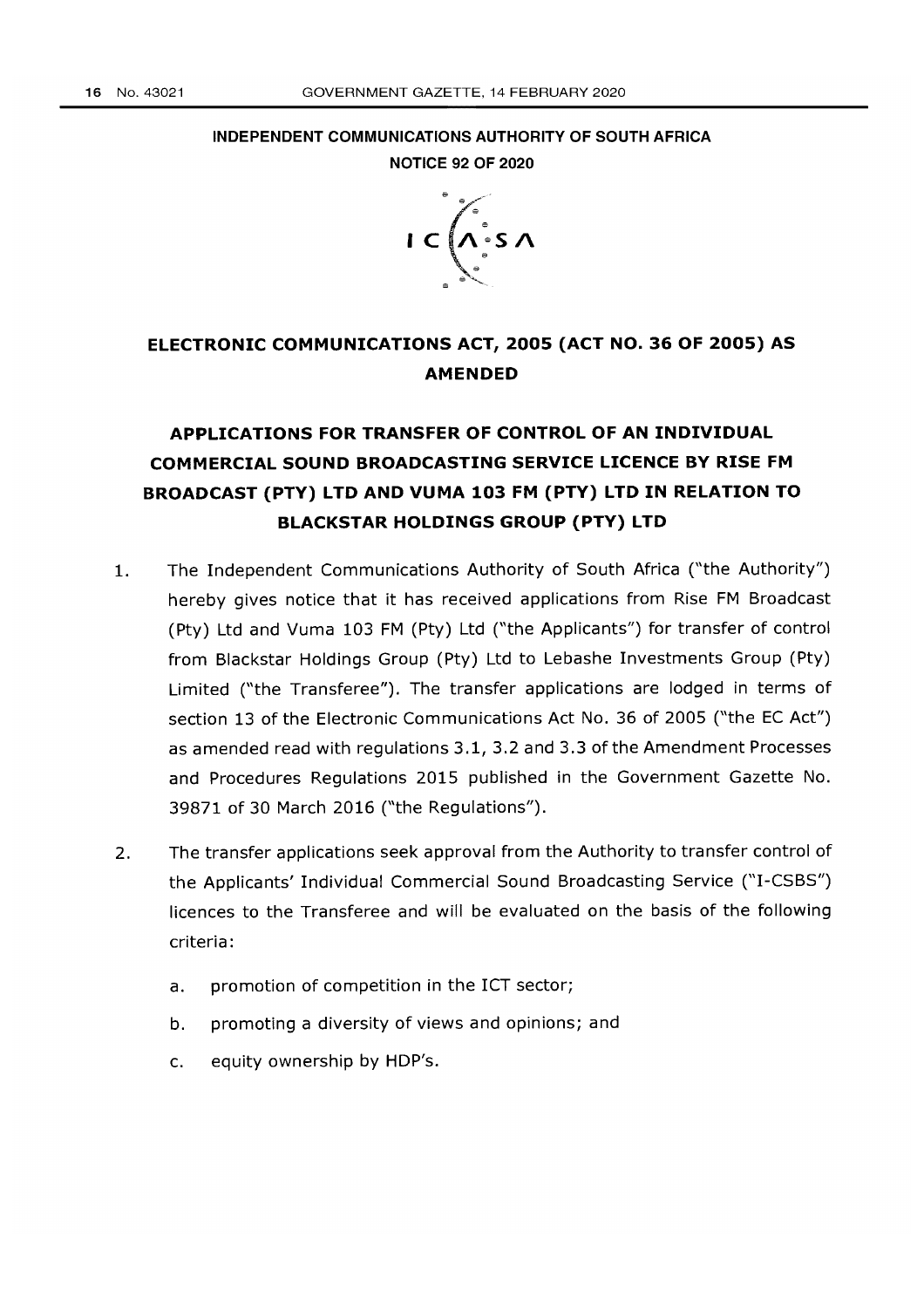- 3. The Applicants submit that, on a direct flow-through basis, the effective indirect ownership by Historically Disadvantaged Persons (HDP's) in the Transferee is 100%.
- 4. The Applicants' applications and any representations received pursuant to this notice will be made available and be open for inspection by interested parties in the Authority's library during the Authority's normal office hours.
- 5. Interested parties are invited to lodge written representations in relation to the applications within fourteen (14) working days of the date of publication of this notice in the Government Gazette. Persons who lodge representations must also indicate whether they wish to make oral submissions should the Authority decide to hold a public hearing in respect of the applications.
- 6. All written representations, responses and other correspondence in terms of this notice must be directed to the Licensing Officers: Service Broadcasting. In respect of Rise FM, written representations, responses and other correspondences be directed to the Licensing Officer: Service Broadcasting, Mr Resemate William Maswangani, Licensing Division, at Block B, 350 Witch-Hazel Avenue, Eco Point Office Park, Eco Park, Centurion **OR** Private Bag X 10, Highveld Park, 0169 **OR** by email: RMaswangani@icasa.org.za. In respect of Vuma FM, written representations, responses and other correspondence must be directed to the Licensing Officer: Service Broadcasting, Ms Lufuno Nwashe, Licensing Division, at Block B, 350 Witch-Hazel Avenue, Eco Point Office Park, Eco Park, Centurion **OR** Private Bag X 10, Highveld Park, 0169 **OR** by email: LNwashe@icasa.org.za.
- 7. Persons who lodge representations in terms of this notice, shall at the time of lodgement furnish proof to the satisfaction to the Authority that a copy of the representation has been delivered by hand to Mr Patrick Bogatsu, Shop 38, The Grove Shopping Centre, CNR R40 and George Streets, Riverside Park, Mbombela, 1201 **OR** sent by email: patrick@risefm.co.zain respect of Rise FM **AND** in respect of Vuma FM, Ms Pearl Sokhulu, 6th Floor Centenary Building, CNR Equinox and Zenith Drive, Umhlanga New Town Center, 4319 **OR** sent by email: pearl@vumafm.co.za.